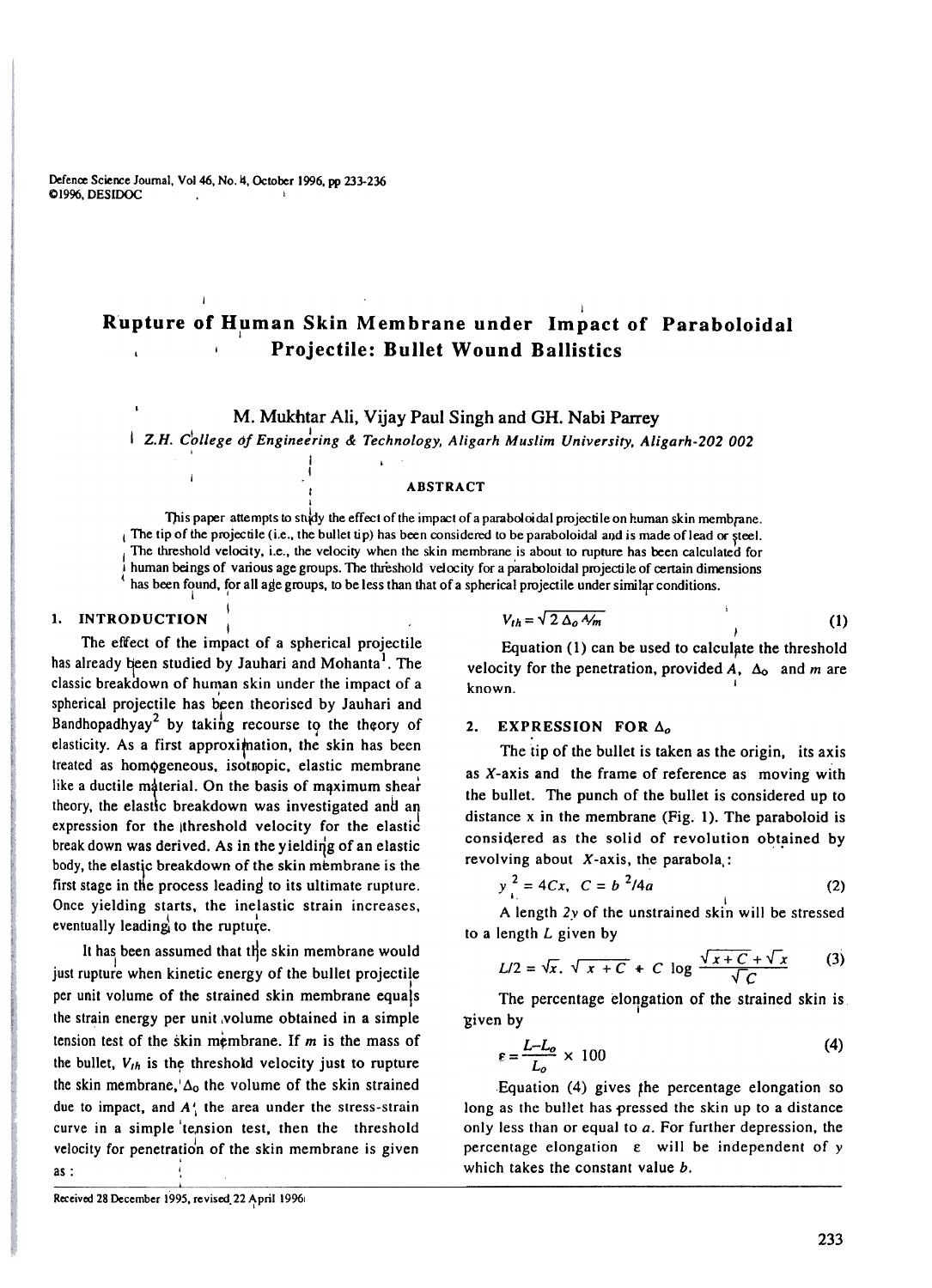

Figure 1. Impact of a bullet on skin membrane

When  $x \leq a$ ,

$$
\sqrt{x}.\sqrt{x+C} + C \log \frac{\sqrt{x+C} + \sqrt{x}}{\sqrt{C}} - 2\sqrt{C}.\overline{x}
$$
  
 
$$
2\sqrt{C}
$$

$$
(x
$$

When  $x = a$ ,

$$
\varepsilon = \frac{100}{b} \left[ \frac{1}{2} \sqrt{4a^2 + b^2} + \frac{b^2}{4a} \log \frac{\sqrt{4a^2 + b^2} + 2a}{b} - b \right]
$$

(6)

In particular, when  $b = a$ 

 $\epsilon = 48\%$  (approximately)

The expression for  $\Delta_{o}$  is obtained by multiplying the area of presentation of the bullet with the thickness of the skin. Thus,

$$
\Delta_o = \pi y^2 t_o = \pi \frac{b^2}{a} x t_o \tag{7}
$$

$$
\max_{\lambda} (\Delta_0) = \pi b^2 t_o
$$
 (8)

## 3. EXPRESSION FOR m

The mass of the bullet consists of two parts, viz., the paraboloidal part and the cylindrical part. Thus,

$$
m = \frac{1}{2} \pi b^2 (a + 21) p
$$
 (9)

where  $\rho$  is the density of the material of the bullet Here, the bullet is considered to be of steel or lead for which  $\rho$  (steel) = 7.8 g/cc,  $\rho$  (lead) = 11 g/cc

#### 4. EXPRESSION FOR A

, The A represents the area under the stress-straincurve of skin in a simple tension test. According to Seely<sup>3</sup> this, in the case of ductile materials, is approximately represented  $\vert$ as:

$$
A = \frac{1}{2} \left( S_y - S_u \right) \varepsilon_u \tag{10}
$$

where  $S_y$  and  $S_u$  are the yield point and the ultimate strength of the material, respectively and  $\varepsilon_{\mu}$ <sup>t</sup> is the strain at the rupture point. Stress-strain curves for various age groups are available  $4$ . The area under these curves has been directly calculated and is given in Table 1.

#### ,  $\mathbf{I}$ 5. EXPRESSION FOR  $N_{th}$  1

Finally, expression for the threshold velocity  $V_{th}$  is obtained by substituting the values of  $\Delta_{\alpha}$ , m and A in Eqn. $(1)$  i.e.,

$$
V_{th} = \frac{\sqrt{4 \times t_o A}}{a(a + 2l) \rho}
$$
 (11)

Equation  $(11)$  can be used to find the threshold velocity when the other parameters are known. It is further assumed that  $1 = 2^1_A$ , thereby reducing the Eqn. (11) to  $\frac{1}{2}$ 

$$
V_{th} = \sqrt{\frac{4}{5} \frac{x}{a}} \frac{t_o}{a} \frac{A}{p}
$$
 (12)

The threshold velocities for various values  $(x/a)$ ,  $(t<sub>o</sub>/a)$  and A are calculated for different age groups for bullet of steel or lead.

 $A$ , percentage elongation at rupture and threshold velocity (r =  $1/16$ " and  $t_0 = 5$  mm) for different age grou Table I.

| The expression for $\Delta_0$ is obtained by multiplying                        |             |                               |                                 |     |  |
|---------------------------------------------------------------------------------|-------------|-------------------------------|---------------------------------|-----|--|
| the area of presentation of the bullet with the thickness<br>of the skin. Thus, | Age group   | A<br>(ft-poundal/<br>cu.inch) | Elongation at<br>rupture $(\%)$ |     |  |
| (7)<br>$\Delta_0 = \pi y^2 t_o = \pi \frac{b^2}{a} x t_o$                       |             |                               |                                 |     |  |
| where $to$ is the thickness of the skin. Therefore, the                         |             |                               |                                 |     |  |
| maximum value of $\Delta_{o}$ is obtained when $x = a$ and is                   |             |                               |                                 |     |  |
| given by                                                                        | 15-30 years | 822.55                        | 55                              | 113 |  |
| (8)<br>max $(\Delta_0) = \pi b^2 t_o$                                           | 30-50 years | 837.79                        | 33                              | 113 |  |
| <b>EXPRESSION FOR m</b><br>3.                                                   |             | 891.10                        | 31                              | 115 |  |
| The mass of the bullet consists of two parts, viz.,                             | 50-80 years |                               |                                 |     |  |
| the paraboloidal part and the cylindrical part Thus                             |             |                               |                                 |     |  |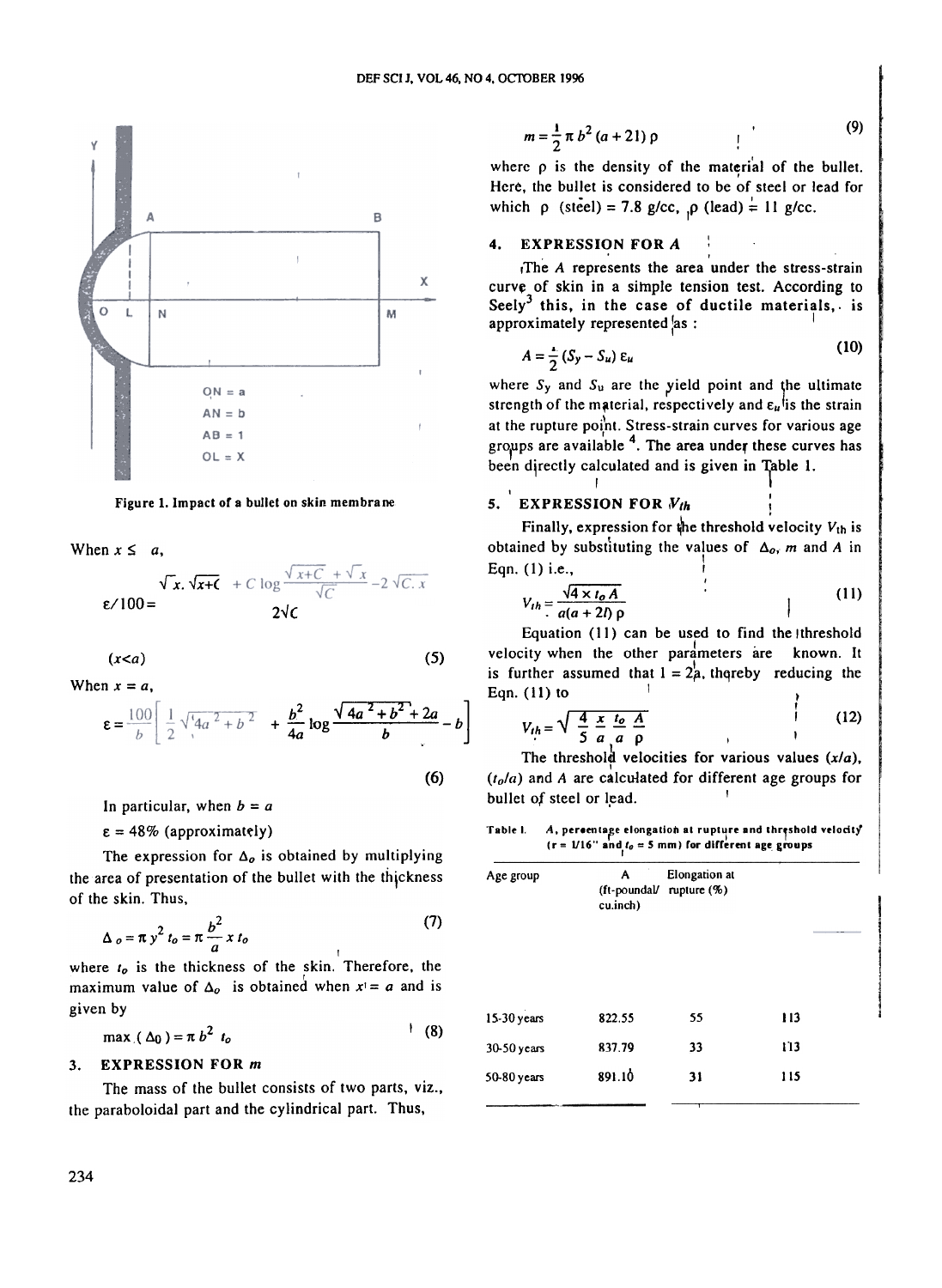#### **DISCUSSION** 6.

The variations of the threshold velocity for the bullets of lead and steel for different values of  $t_0/a$  in the age group 30- 50 years have been shown in Fig. 2. Under identical conditions, a steel bullet has a greater threshold velocity than a lead bullet of same dimensions. Further,  $V_{th}$  increase with increase in the value of  $t_0/a$ .

Figure 3 shows the variations of the threshold velocity of a steel bullet for different age groups  $(t_0/a = 2.0)$ . It is clear from the curves that more the age, greater is the threshold velocity. This change is more appreciable between the age groups of under three years and 15-30 years than between the age groups of 15-30 years and 50-80 years.

In Fig. 4, comparison between the threshold velocities of a spherical projectile and a paraboloidal bullet, both of steel, has been shown for the age group 30-50 years. If the two projectiles are of same mass, then from Eqn. (1) it is seen that for the two should be equal, other conditions remaining the same. The curves have been drawn with  $r = b = a$  and  $1 = 2a$ . The



Figure 2. Threshold velocity  $V_{th}$  (ft/s) for the age group 30-50 years for different values of skin thickness.

threshold velocity for the bullet has been found to be considerably less than that of spherical projectile. In fact, the radius of curvature of the bullet tip is a/2 as



Figure 3. Threshold velocity V<sub>th</sub> (ft/s) of steel bullet for different age groups with  $t_0 = 2a$ .



Figure 4. Threshold velocities for spherical and paraboloidal projectiles of same mass for different values of skin thickness.

compared to a of the spherical projectile, i.e., the bullet has a more sharp tip.